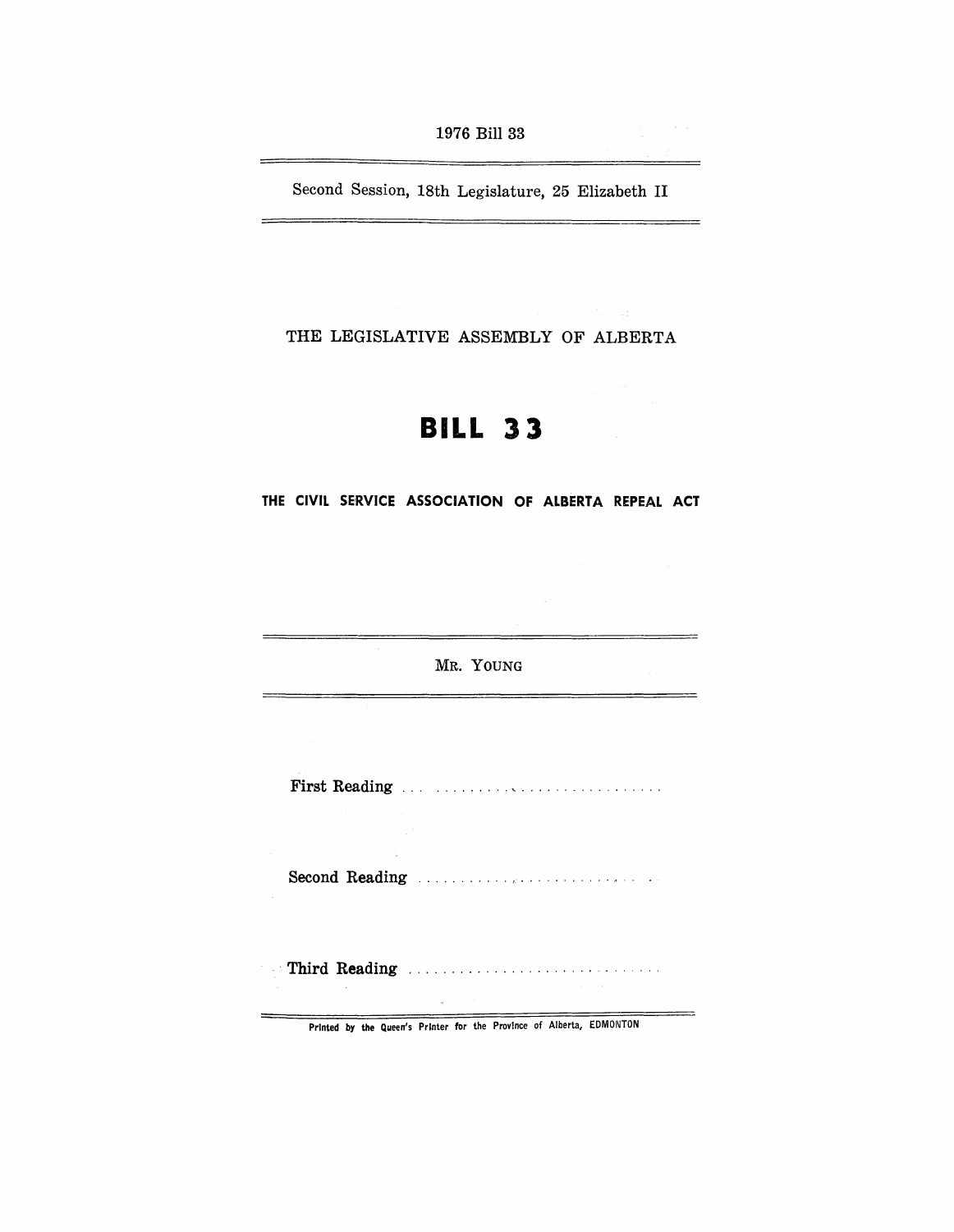Bill 33 *Mr. Young* 

# **BILL 33**

## 1976

### THE CIVIL SERVICE ASSOCIATION OF ALBERTA REPEAL ACT

 $(A$  *ssented to*  $, 1976)$ 

HER MAJESTY, by and with the advice and consent of the Legislative Assembly of Alberta. enacts as follows:

### 1. In this Act

- (a) "Association" means The Civil Service Association of Alberta constituted by *The Civil Service Associ*. *ation of* Alberta *Act,'*
- (b) "Union" means The Alberta Union of Provincial Employees incorporated under *The Societies Act.*
- 2. Upon this Act coming into force
	- (a) all chattels, contracts, rights, assets, liabiJities and property of every kind owned, held, incurred or used by the Association, including any branch and subbranch thereof, are hereby transferred from the Association and vested in the Union;
	- (b) the interest, rights, duties and obligations of the Association under
		- (i) any agreement, as defined in The Public Serv*icr' Act,* and
		- (ii) any agreement, as defined in *The Crown Ageta- cies Employee Relations Act.*

are hereby transferred from the Association and vested in the Union;

- (c) any proceedings taken by or against the AssociatioD
	- (i) pursuant to *Tile Public Service Act* or TM *Cro1on Agencies Employee Relations Act,* or (ii) at law.

shall continue in the name of or against the Union and any interest, right, duty and obligation from the proceedings that, but for this Act. would have vested in the Association is hereby vested in the Union;

(d) all persons who are members of the Association become members of the Union and cease to be members of the Association;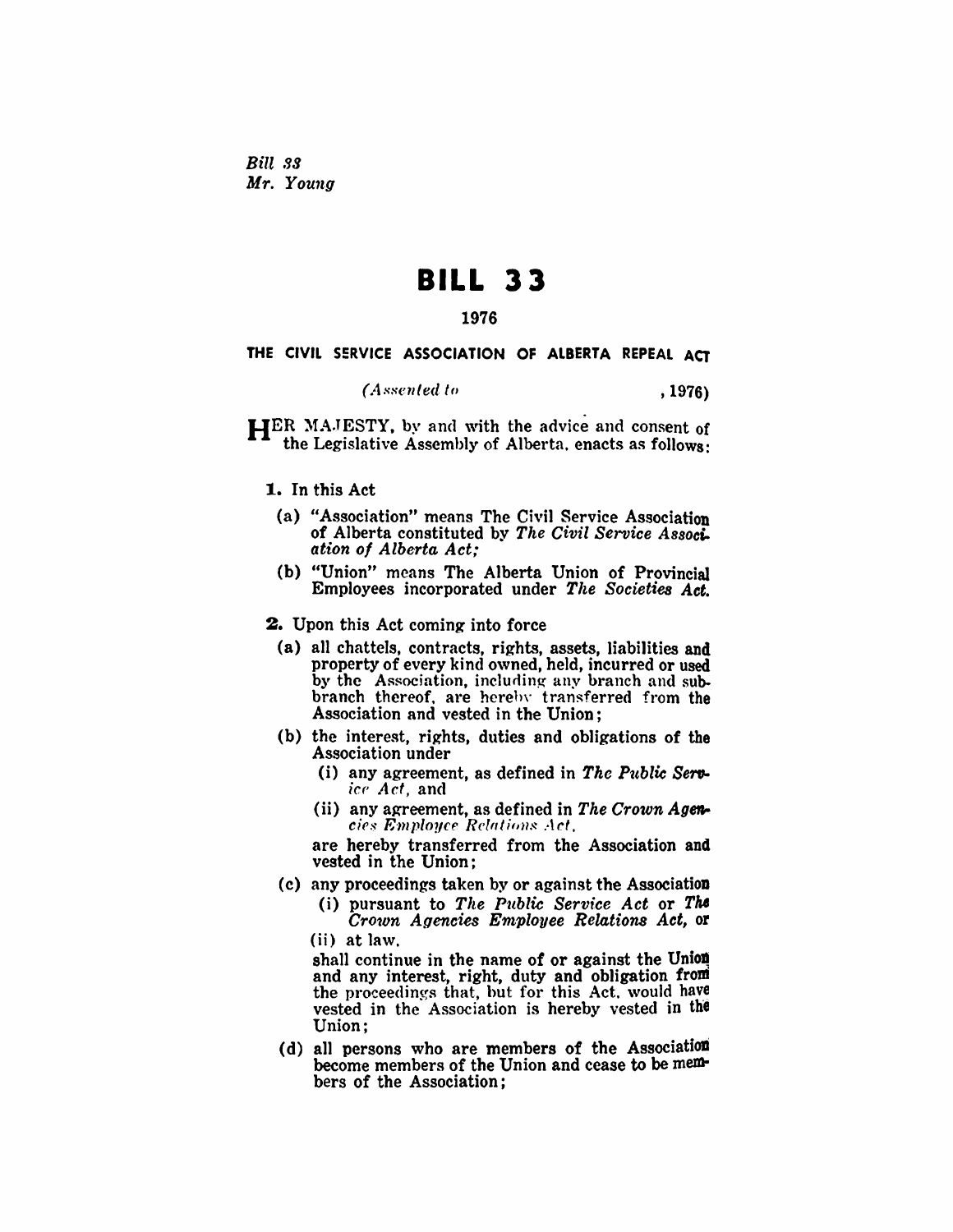**Explanatory Notes** 

Definitions.

Transfer of assets and liabilities from the Association to the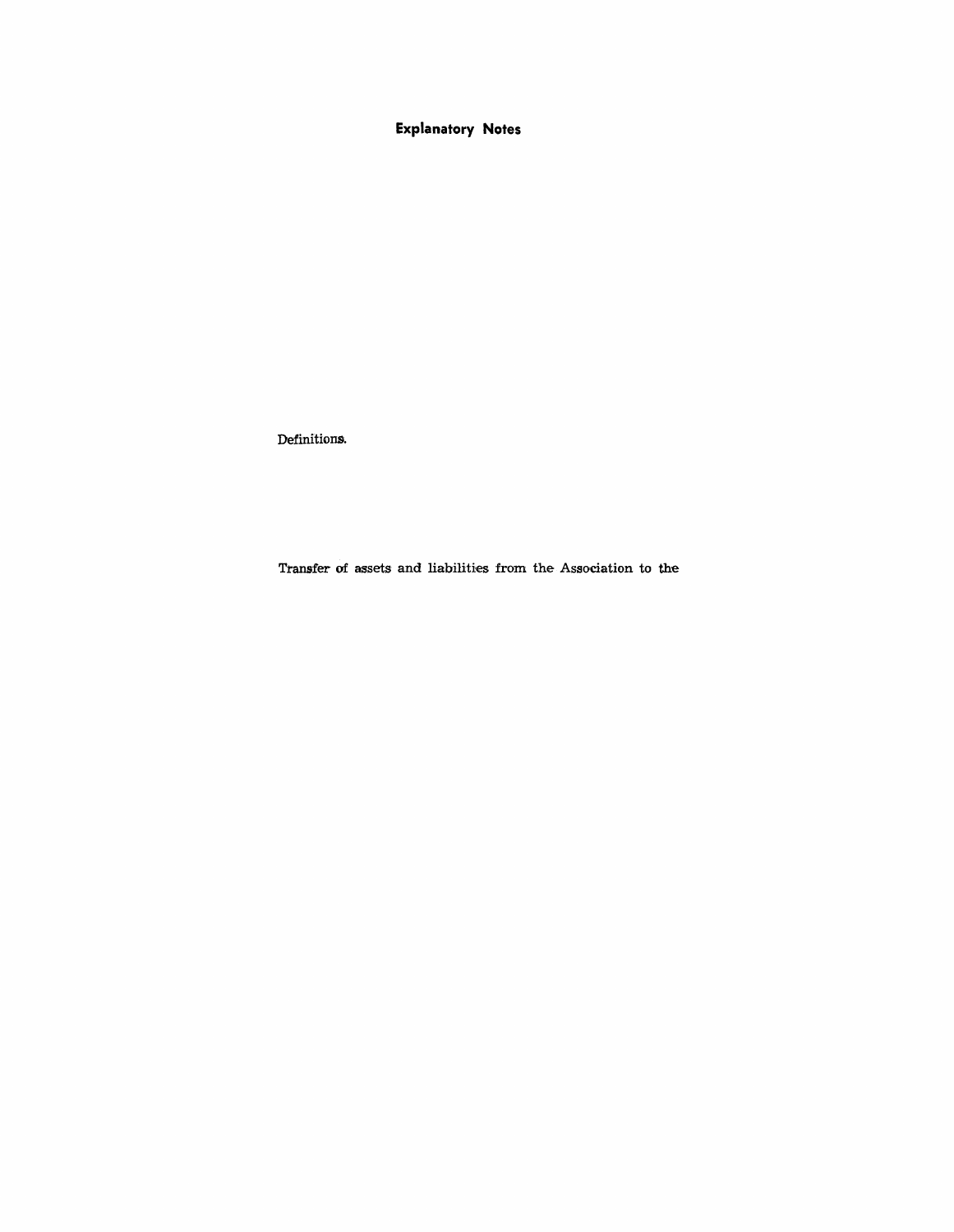- (e) the lnembers of the Provincial Executive and the members of the Finance Committee, the Legislative Committee, the Membership Services Committee, the Discipline Committee and the Bargaining Committees of the Association become respectively the members of the same Committees of the Union and hold office pursuant to the by-laws of the Union;
- (f) the Executive Officers and employees of the Association become respectively the Executive Officers and employees of the Union;
- $(g)$  the Association is dissolved.

3. Any reference to The Civil Service Association of Alberta in any statutory provisions not amended by this Act or any order, direction, notice, regulation, rule, by-law, certificate of title, agreement or other instrument shall be deemed to be a reference to The Alberta Union of Provincial Employees.

**4.** (1) An annual general meeting or convention of duly elected delegates of the Union shall be deemed to be an annual general meeting of the members of the Union for the purposes of section 25 of *The Societies Act.* 

(2) Where a resolution is passed by a majority of not less than three-fourths of such delegates entitled to vote as are present in person or, where proxies are allowed, by proxy at an annual general meeting referred to in subsection (1), and where notice specifying the intention to propose a resolution as an extraordinary resolution has been  $\overline{d}$ ulv given, the resolution shall be deemed to be an extraordinary resolution for the purposes of *The Societies Act.* 

**5.** Notwithstanding section 12, of *The Societies Act,*  where the Registrar of Companies issues a certificate of incorporation with respect to the Union, the certificate of incorporation shall be deemed to have been issued at the same time and on the same day that this Act comes into force.

*6. The Crown Agencies Employee Relations Act* is amended as to section 2 by striking out clause (b) and sub*stituting the following clause:* 

(b) "Association" means The Alberta Union of Provincial Employees incorporated under *The Societies Act* or, where authority to negotiate is delegated to it, a branch of the Union;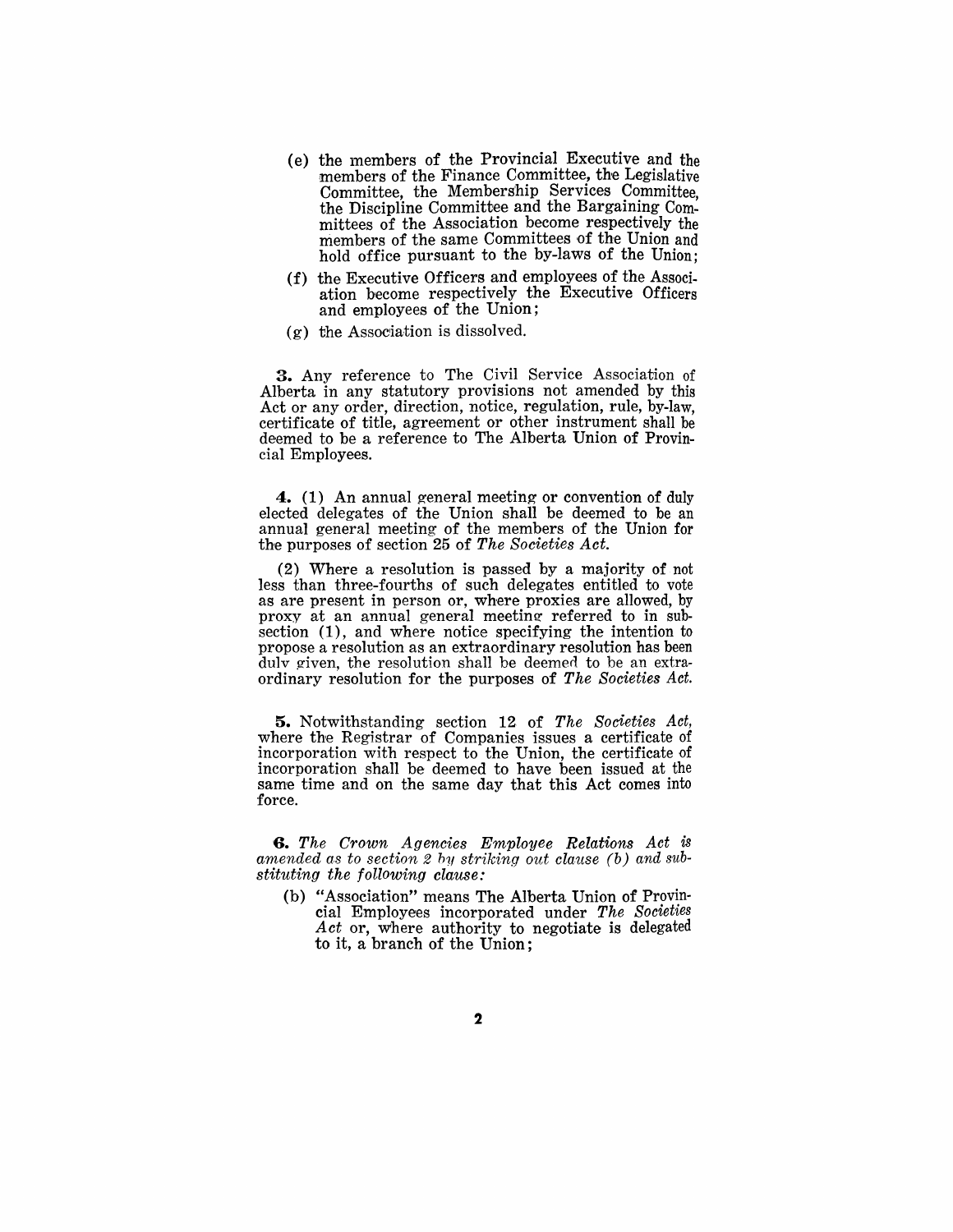3. References to the Association deemed to be references to the Union.

·1. Sell-explanatory.

5. Effect of certificate of incorporation.

G. Section 2, clause (b) of The Crown Agencies Employee Relations Act presently reads:

2. In this Act,<br>
(b) "Association" means "The Civil" Service Association of Alberta or,<br>
where authority to negotiate is delegated to it. a branch of the Associ-<br>
ation;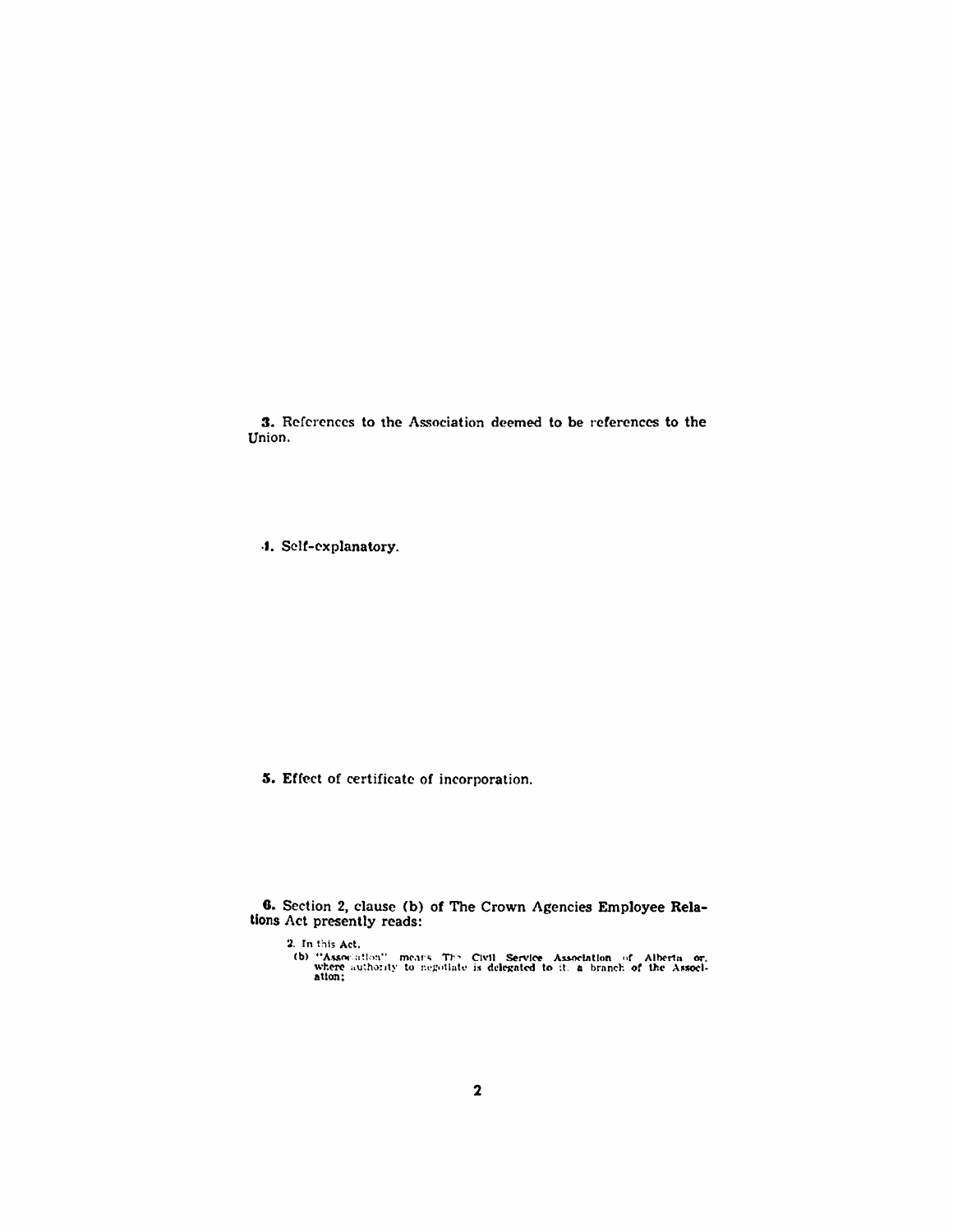*'1. The Public Service Act is amended as to section* 2 *by striking out clause (b) and substituting the following clause:* 

(b) "Association" means The Alberta Union of Provincial Employees incorporated under *The Societies Act;* 

*8. The Public Service. Pension Act is amended as to section* 3, *subsection* (1), *clause (b), subclause* (i) *by striking out the words* "The Civil Service Association of Alberta" *and substituting the words* "The Alberta Union of Provincial Employees incorporated under *The Societies Act",* 

*9. The Civil Service Association of Alberta Act* is hereby repealed.

**10.** This Act comes into force on a date or dates to be fixed by Proclamation.